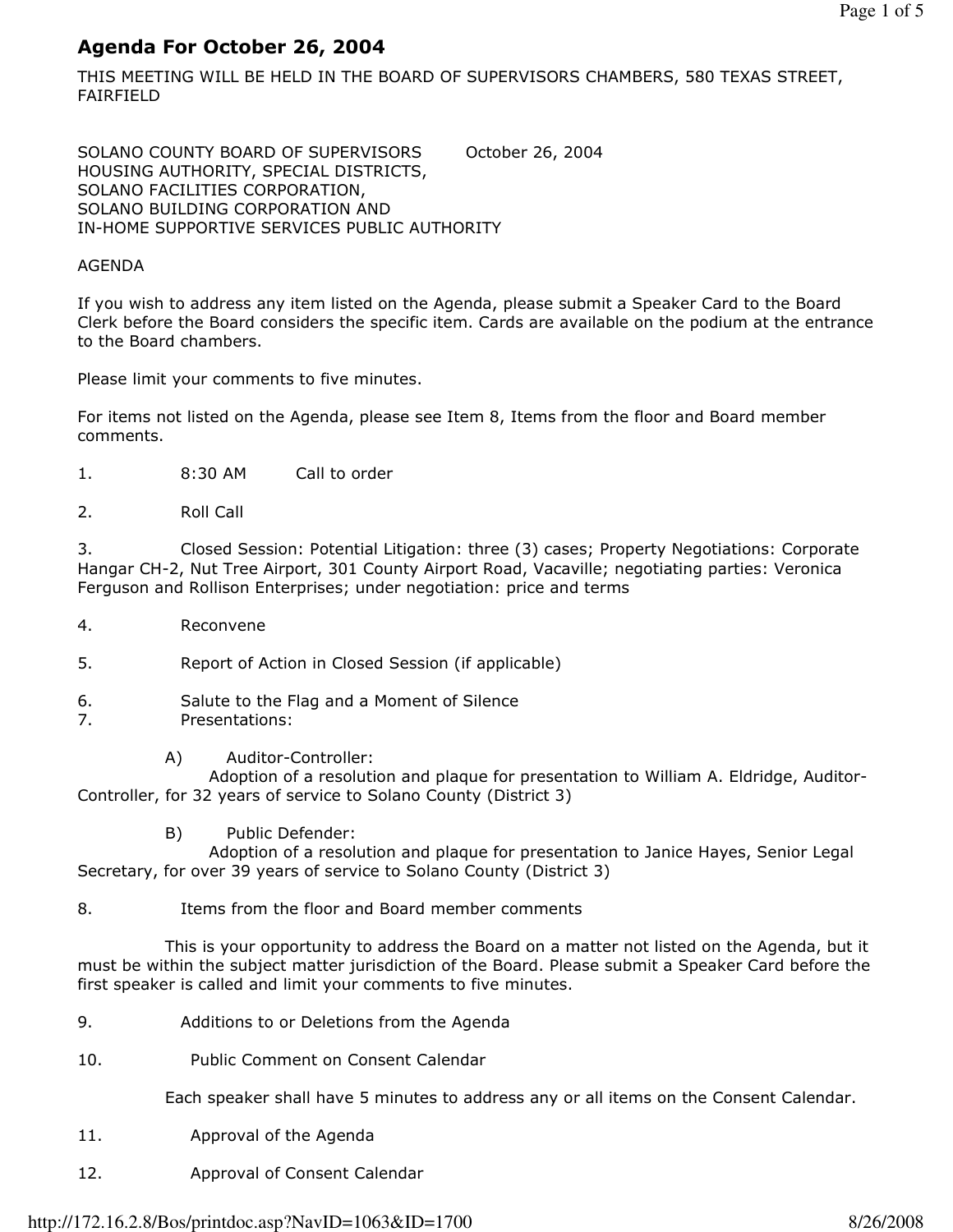The Board considers all matters listed under the Consent Calendar to be routine and will adopt them in one motion. There will be no discussion on these items before the Board votes on the motion unless Board members request specific items be discussed and/or removed from the Consent Calendar.

CONSENT CALENDAR

GENERAL GOVERNMENT

13. Clerk of the Board of Supervisors:

 Approval of Minutes: Board of Supervisors October 5, 2004; Rural North Vacaville Water District October 5, 2004

14. Board of Supervisors:

 A) Adopt a proclamation declaring November 2004 as Lung Cancer Awareness Month in Solano County (Supervisor Silva)

 B) Adopt a proclamation honoring the achievements of Olympic Gold Medalist Natalie Coughlin and the important contributions she has made to the world in the sport of swimming (Supervisor Silva)

15. County Administrator's Office:

 A) Authorize the Office of Family Violence Prevention to accept grant funding in the amount of \$38,600 from the Judicial Council of California for the period September 1, 2004 through August 31, 2005 to support Court Appointed Special Advocate (CASA) program activities; approval of appropriation transfer in the amount of \$38,600 in grant funds to the Office of Family Violence Prevention (OFVP) budget (4/5 vote required); approval of appropriation transfer in the amount of \$15,000 from marriage license deferred revenue to OFVP budget for domestic violence crisis services (4/5 vote required)

 B) First 5 Solano Children & Families Commission request to approve an amendment to the Prenatal Services Agreement with Everlasting Hope Inc. increasing the contract from \$180,000 to \$196,668 through September 20, 2006 to provide prenatal mentoring services for at-risk pregnant African-American women in Vallejo

### 16. Auditor-Controller:

 Accept Audit Report of the First 5 Solano Children and Families Commission's for Fiscal Year ended June 30, 2004

17. General Services:

 A) Approve a License Agreement with Cingular Wireless to operate and maintain wireless communications equipment on a portion of County owned real property at 421 Virginia Avenue; authorize the General Services Director to execute the agreement and any subsequent amendments

B) Approve Notice of Completion for the main roof and upper exterior wall moisture elimination project at the Solano County Civic Center Library, Fairfield, completed by Western Roofing Service on October 4, 2004

C) Adopt a resolution amending the Allocation List to add fifteen (15) positions in the General Services Department for the commissioning and maintenance of the Government Center

### HEALTH AND SOCIAL SERVICES

18. Health and Social Services:

Approval of Child Welfare Services System Improvement Plan

#### CRIMINAL JUSTICE

#### 19. District Attorney:

 Approve appropriation transfer decreasing Contingencies for the District Attorney's Special Revenue Fund in amount of \$85,000 to fund the purchase of furniture and equipment associated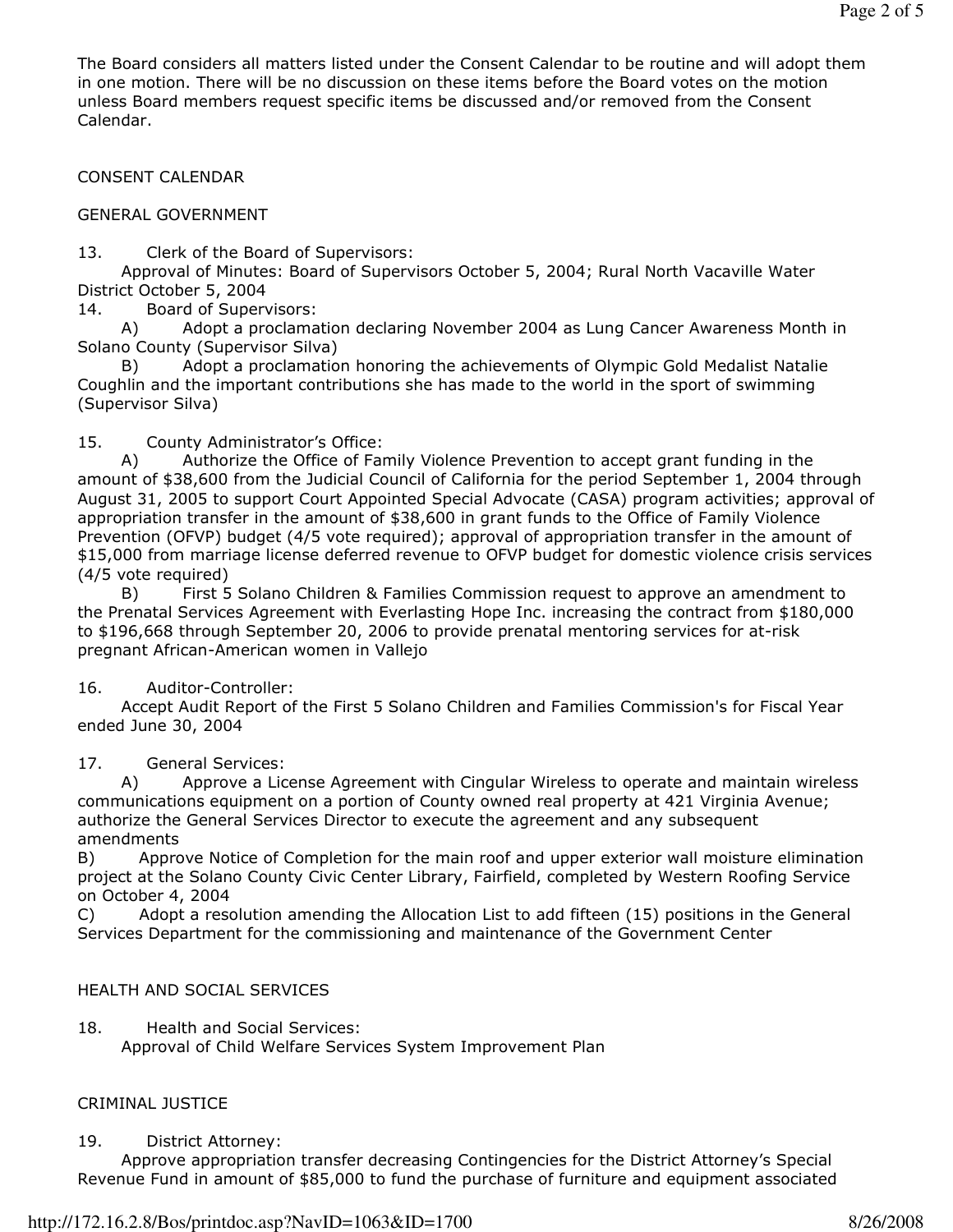with the move to the new office building and to pay the State sales tax on Breath Alcohol Testing Machine located at the Benicia Police Department(4/5 vote required)

20. Sheriff's Office:

 A) Approve an agreement with Sacramento County extending participation in the California Multi-Jurisdictional Methamphetamine Enforcement Team (CAL-MMET) program; authorize the Sheriff to sign the agreement; approve appropriation transfer for unanticipated revenue totaling \$286,918 from State Grant and Operating Transfers from other Sheriff's funds (4/5 vote required); adopt a resolution extending limited term staffing for 1.0 FTE Sergeant and 2.0 FTE Deputy Sheriffs through June 30, 2005

 B) Approve an agreement with Pictometry, Inc. in an amount not to exceed \$149,133 for the purchase of aerial photography and software license for the period October 26, 2004 to October 26, 2006; approve an appropriation transfer in the amount of \$18,941 from General Fund Contingencies, increasing appropriations in the Assessor/Recorder's FY04/05 Budget to fund a portion of the agreement (4/5 vote required); authorize the County Administrator to execute software license renewals

### LAND USE/TRANSPORTATION

21. Resources Management:

 A) Ratify Change Order for the Gordon Valley Road Bridge at Ledgewood Creek increasing the cost by \$63,146 for modifications

 B) Approve Notice of Completion for the 2004 Overlay Project, completed by Vintage Paving Company for final cost of \$219,287 to overlay 14 roads (1.82 miles)

## OTHER: None

SPECIAL DISTRICTS GOVERNED BY THE BOARD OF SUPERVISORS: None

### SCHEDULED CALENDAR

- 22. Rescheduled Consent Items: (Items pulled from Consent Calendar above)
- A) E)
- B) F)
- C) G)
- D) H)

### HEALTH AND SOCIAL SERVICES

23. Health and Social Services:

 Receive an update from Dr. Ronald W. Chapman, Deputy Director of Health and Social Services, on the impact of possible shortages of the flu vaccine for Solano County residents (Supervisor Vasquez)

### GENERAL GOVERNMENT

24. County Administrator:

 A) Presentation of prizes to the winners of the October 2004 Multi-Cultural Awareness Month Poster Contest by the County's Equal Employment Opportunity (EEO) Committee

 B) Review and consider approval of the proposed response to the Solano County 2003- 2004 Grand Jury Final Report

 C) Receive First 5 Solano Children and Families Commission's 2003-2004 Annual Report to First 5 California

25. Department of Information Technology/Registrar of Voters: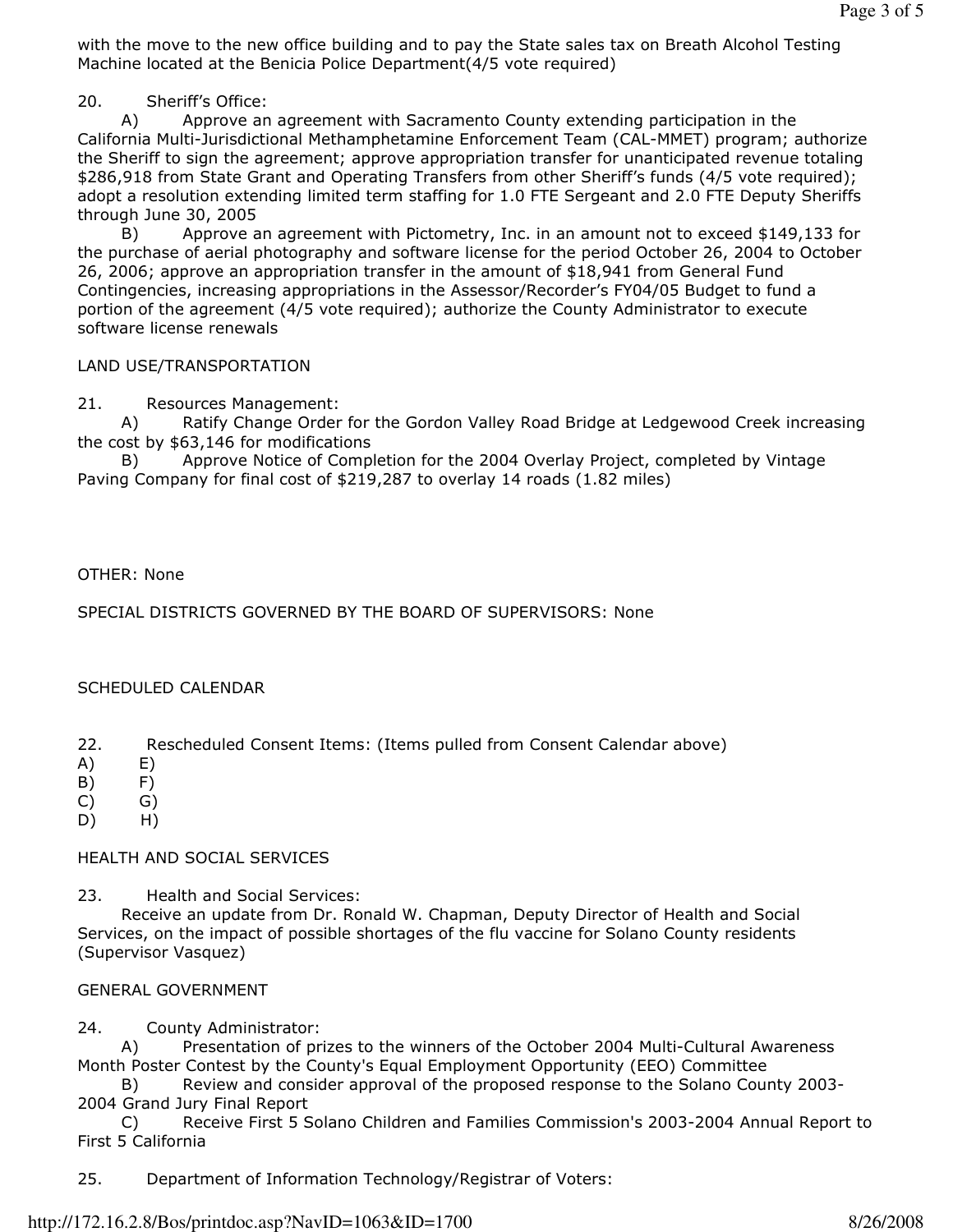Receive a report on the voter outreach and poll worker training for the November 2, 2004 Presidential Election

26. General Services:

 Receive a report regarding a master plan for the South County Campus facility in Vallejo; consider approval in concept to develop a 70,000 square foot building on the South County Campus/Tuolumne Street; authorize the purchase of Triad Development's work product on the project in the amount of \$323,000; adopt a Resolution of Intent to acquire two parcels (APN 57-165- 040 and APN 57-165-140) in the amount of \$212,000 (4/5 vote required); consider other actions as outlined in the staff report

CRIMINAL JUSTICE: None

# LAND USE/TRANSPORTATION

# 27. Resource Management:

 First reading of an ordinance amending Solano County Code, Chapter 2, Article 3, Division 3, renaming the Aviation Advisory Committee as the Solano County Airport Land Use Commission (waive reading of the ordinance by majority vote)

2:00 P.M.

### LAND USE/TRANSPORTATION

28. Conduct a noticed/published hearing to consider approval of Rezoning Petition No. Z-04-03 of Carolyn Reno to rezone approximately 5,407 square feet of land located at 4409 Green Valley Road from Park (P) to Residential Estate (RE-1/3) APN 0147-100-090 and 0-147-090-060; adopt an ordinance enacting the amendment to rezone the subject property (waive reading of the ordinance by majority vote)

OTHER: None

### MISCELLANEOUS ITEMS

29. Appointments/Resignations to Boards and Commissions:

A) County Administrator's Office:

 Appointment of members to the Solano Partnership Against Violence (SPAV) as listed on the staff report

 B) General Services: Approve revisions to the Solano County Park and Recreation Commission By-laws

30. Closed Session: Meet and Confer: All Bargaining Units with Jim Ferguson, and Craig Jory, Chief Negotiators

31. Adjourn:

### MEETING CALENDAR

| 10/26                             | 5:30 p.m.    | Vallejo Sanitation and Flood Control, 444 Santa Clara St.,       |
|-----------------------------------|--------------|------------------------------------------------------------------|
| Vallejo                           |              |                                                                  |
| 10/27                             | 4:00 p.m.    | Local Mental Health Board, 275 Beck Ave., FF                     |
| 10/28                             | $10:30$ a.m. | Fouts Springs Board of Directors, Administration Building, Fouts |
| Springs Youth Facility, Stonyford |              |                                                                  |
| 10/28                             | 7:00 p.m.    | Nut Tree Airport Advisory Committee, Nut Tree Airport, Vacaville |
| 11/1                              | $10:00$ a.m. | LAFCO, 580 Texas St., Board Chambers, FF                         |